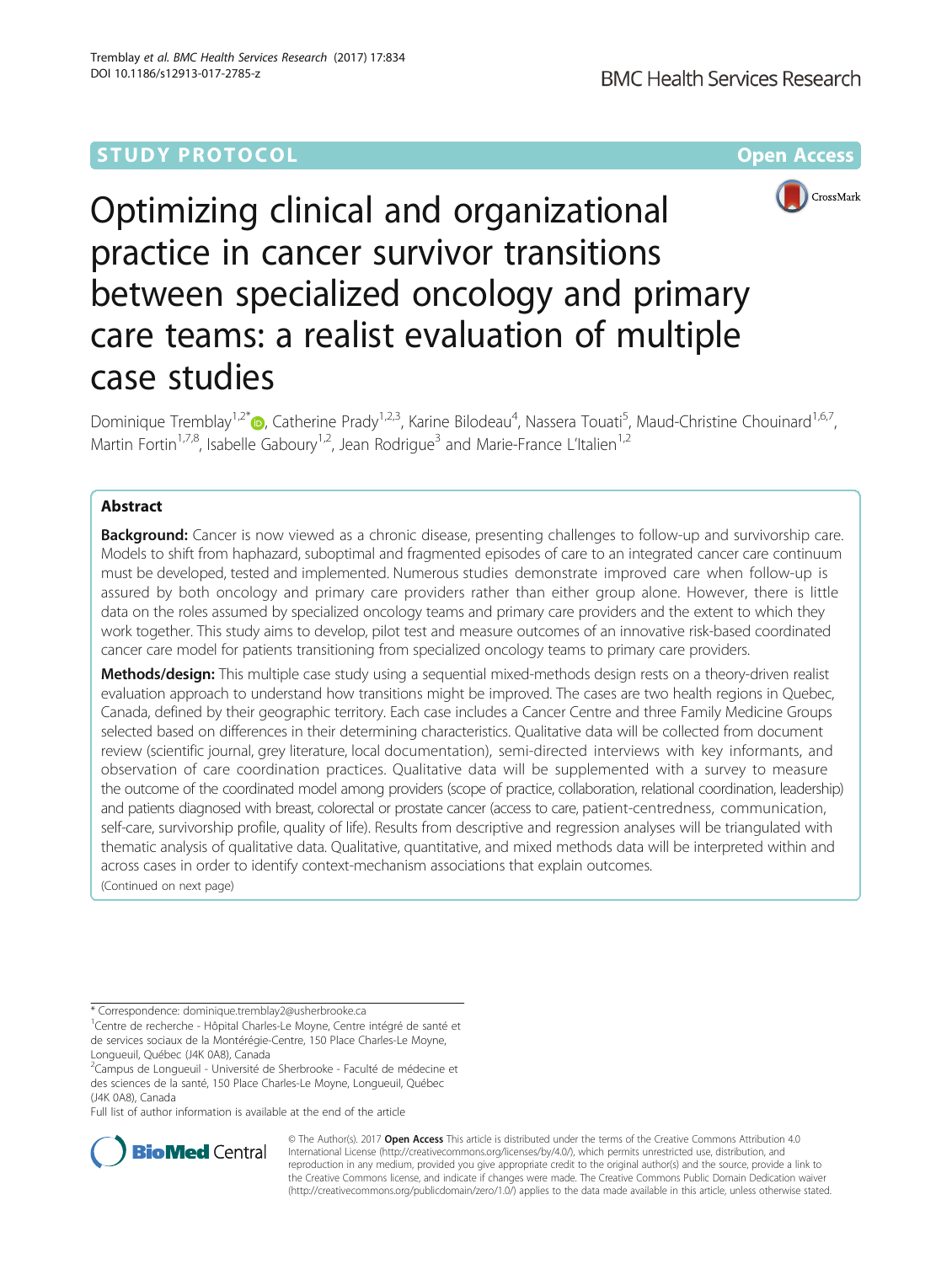#### (Continued from previous page)

Discussion: The study will provide empirical data on a risk-based coordinated model of cancer care to guide actions at different levels in the health system. This in-depth multiple case study using a realist approach considers both the need for context-specific intervention research and the imperative to address research gaps regarding coordinated models of cancer care.

Keywords: Case study, Coordination, Intervention, Mixed methods, Primary care, Risk-based cancer care, Realist evaluation

## Background

The anticipated 79% increase in cancer survivors over the next two decades, coupled with the scarcity of human and financial resources [[1](#page-10-0)] threatens to produce a crisis in health systems across Canada and in most industrialised countries [\[2](#page-10-0), [3](#page-10-0)]. One way to potentially avert this crisis is by implementing and evaluating integrated care models that, while taking cancer-related risks into account, enable more fluid transitions between specialized cancer care teams and primary care providers (PCPs) [[4](#page-10-0)–[6](#page-10-0)]. Currently, the siloed functioning of health systems hinders these transitions [[7, 8\]](#page-10-0), leaving them incomplete, highly variable and subject to informal agreements [\[9\]](#page-10-0). Badly coordinated transitions are at root of unmet needs that have negative consequences on health and quality of life [[10\]](#page-10-0). As a result, survivors struggle with the human and economic burden of living with cancer as a chronic disease [[11](#page-10-0), [12](#page-10-0)], a burden it is now essential to alleviate.

The incidence of cancer and other chronic diseases increases with age. An increasing number of adults and seniors are living for many years with cancer alongside other chronic diseases (e.g. diabetes, heart disease, osteoporosis, depression). Care models must be better adapted to the realities of a triple burden that combines cancer survivorship, chronic disease [\[11, 13\]](#page-10-0) and multimorbidity [\[10, 14](#page-10-0)]. All cancer survivors require follow-up to manage the effects of cancer and its treatment, screen for recurrence or the appearance of a new cancer, and coordinate care [\[15\]](#page-10-0). About half of all cancer survivors should, at minimum, undergo regular assessment of their global state of health (information, symptom management), while a third will require additional support (peer support, health education). Between 35% and 40% of survivors will need expert support to manage symptoms and distress, while 10% to 15% will require close follow-up and more complex interventions [[16](#page-10-0)]. This follow-up care must consider the physical, psychological and side effect aspects of survivorship [\[16](#page-10-0)], as well as multimorbidity [[8, 17](#page-10-0)]. This is especially important during transitions between specialized cancer care and primary care with a family physician [[8, 9](#page-10-0), [15](#page-10-0)]. Coordinated care models are therefore sought by both clinicians and survivors to ensure that needs are met in the right way, at the right time, by the most appropriate professional [\[6](#page-10-0)].

The American Society of Clinical Oncology (ASCO), the Canadian Cancer Research Alliance (CCRA), the Canadian Partnership Against Cancer (CPAC) as well as a vast literature review suggest that a model of integrated care involving cancer care teams and primary care providers (PCPs), and adapted to a person's cancerrelated risk, could make the most of the expertise of each group of professionals [[4](#page-10-0)–[6, 9, 18\]](#page-10-0). Such a model requires communication through a survivorship care plan between members of the cancer care team and PCPs [[19\]](#page-10-0). ASCO also highlighted the importance of supporting "demonstration programs to test models of coordinated, interdisciplinary survivorship care in diverse communities and across systems of care" (p.638) [[4\]](#page-10-0). Oncological risk (low, moderate or high) is based on several factors, including the types of treatment received, their toxicity, and the risk of recurrence [\[20](#page-10-0)]; an assessment of risk contributes to determining the appropriate level of care, criteria for medical and psychosocial referrals, and the resource(s) most able to meet a person's needs [[20\]](#page-10-0).

Despite these recommendations, the roles, responsibilities and scope of practice of the various professionals participating in survivorship care remain ill-defined [\[6, 10](#page-10-0), [21](#page-10-0)]. Professionals in specialized teams do not always feel equipped to respond to the totality of survivor needs, nor, in overcrowded ambulatory clinics, do they always have the time [\[10](#page-10-0)]. For their part, PCPs, notably family physicians, consider they lack training in the follow-up of cancers, which involve more than 200 different diagnoses and increasingly complex treatments [\[6, 22](#page-10-0)]. Furthermore, Grunfeld's work demonstrates that there is no added value in having survivorship care provided by cancer specialists rather than PCPs [[23](#page-10-0)–[27](#page-10-0)]. Given the haphazard, suboptimal and fragmented care currently available, and the recommendations from authorities in oncology, the present project will produce robust evidence, applicable for rapid use in different contexts, on a coordinated care model that takes into account survivors' cancer-related risk and potential multimorbidity.

## Study aim and research questions

The goal is to develop, analyze and implement a demonstration project and evaluate the outcomes of a Risk-based Coordinated Cancer Care Model (referred to hereafter by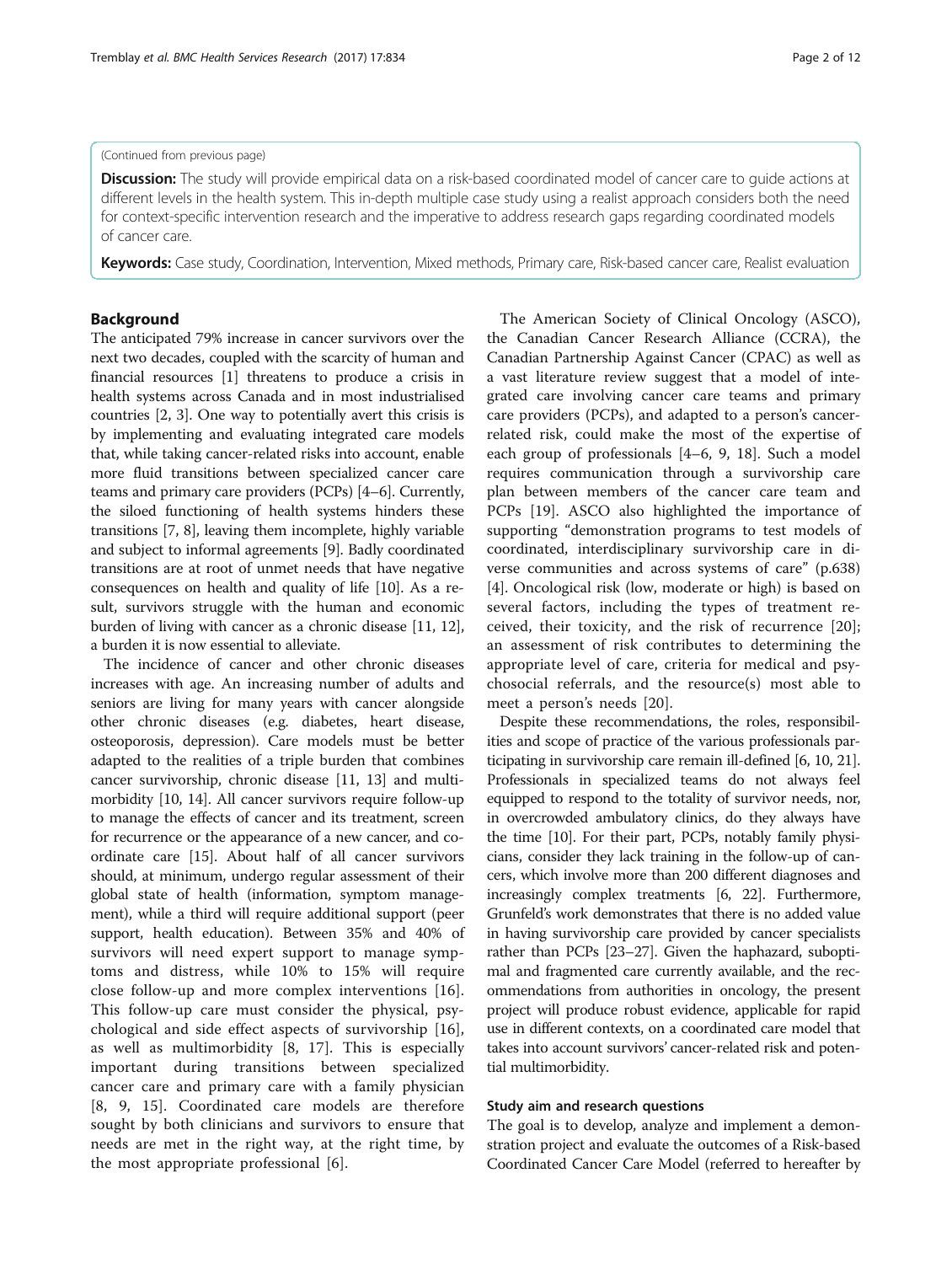the acronym RbCCCM) that focuses on cancer survivors' transitions between specialized oncology teams and primary care teams. This goal is formulated according to the Medical Research Council's stages of development for complex interventions [[28](#page-10-0)–[30\]](#page-10-0), and is specifically adapted to people with chronic diseases [\[31\]](#page-10-0). The study will address the following questions:

- 1. What are the contextual factors and mechanisms that most effectively support a RbCCCM?
- 2. How, by whom, for whom and under what conditions is the model translated into clinical and organizational practice?
- 3. What are the model's effects on professionals and patients?
- 4. In what ways do context and mechanisms create conditions that are favourable (or not) to producing the outcomes of the RbCCCM?

Answering these questions involves mobilizing the components of our theoretical framework and taking a participatory approach, involving researchers/frontline actors/patients, inspired by intervention research [[32](#page-10-0)–[34\]](#page-10-0). Our working hypothesis is that a RbCCCM involving specialized cancer care teams and primary care teams will have a positive effect on professional practice and, in the end, on the survivors' experience of transitions between teams.

#### The intervention

The RbCCCM is a novel intervention with multiple components: professional, organizational, client-based (patients and families), governance (Table 1). To address the fragmentation of care, the RbCCCM relies on activities that promote coordinated clinical and organizational

practices and on the behaviour of survivors during the transition from oncology care to primary care [\[35, 36](#page-10-0)]. The RbCCCM incorporates consideration of cancerrelated risks that may combine with multimorbidity in certain patients [\[31\]](#page-10-0).

The intervention involves four interrelated steps: I) development of a RbCCCM based on evidence around survivorship care models and an environmental scan of the Québec context; II) implementation of a demonstration project; III) measurement of the model's effects on professionals and survivors; and IV) evaluation of conditions required for the RbCCCM to produce these effects.

## Analytical framework of the RbCCCM

The analytical framework (Fig. [1](#page-3-0)) combines theoretical work and empirical evidence from Tremblay et al.'s previous research [[37](#page-10-0), [38](#page-10-0)]. It is inspired by aspects of actornetwork theory (ANT), which, very briefly, holds that translating a novel intervention into practice depends on the ability of multiple actors — with diverse interests, needs and objectives that are often in competition — to work together towards a common goal [[39](#page-10-0)–[41](#page-10-0)]. The construction of this network to support an intervention (the RbCCCM in our case) proceeds in four key stages along the path from idea to practice: contextualization (identification of actors/resources and the play of influence at different levels); problem definition (discussion/ decision-making processes to clarify the problem and its solution, determine mechanisms that need to be activated and the initial intervention theory); mobilization, whereby actors become interested in the innovation (interessement), assume roles (enrolment) and commit (commitment) to achieving the anticipated outcomes of the innovation and monitoring processes and effects [[42\]](#page-10-0). To render the ANT more concrete in operational

Table 1 Components of the RhCCCM<sup>a</sup>

| <b>I GOTTLOTICITY</b> OF THE HOLLOWI          |                                                                                                                                                                                                                    |                                                                                                                                                                |  |  |  |  |  |
|-----------------------------------------------|--------------------------------------------------------------------------------------------------------------------------------------------------------------------------------------------------------------------|----------------------------------------------------------------------------------------------------------------------------------------------------------------|--|--|--|--|--|
| Components                                    | Planned activities                                                                                                                                                                                                 | Deliverables                                                                                                                                                   |  |  |  |  |  |
| Professional                                  | · Identification of needs (e.g. continuing education, clinical<br>tools <sup>b</sup> , skills development)<br>• Oncological risk evaluation and multimorbidity (health status)<br>• Clarification of roles         | • Online training modules<br>• Criteria for referrals between teams<br>• Identify and develop clinical tools (survivorship care plan)                          |  |  |  |  |  |
| Organizational                                | • Development/adaptation of coordination and<br>communication tools<br>• Consolidation of intra- and inter-team work                                                                                               | · Identify organizational actions for teamwork<br>• Design effective service corridors                                                                         |  |  |  |  |  |
| Clientele <sup>c</sup>                        | • Development/adaptation of information tools<br>• Identification of community resources<br>• Development/adaptation of education for clientele<br>(self-care, symptom management, navigation in<br>health system) | • Paper and web publications<br>• Survivorship workshop<br>• Adapted monitoring tools<br>• Inventory of resource persons                                       |  |  |  |  |  |
| Governance (policy makers,<br>administrators) | • Establishment of normative and legislative aspects related<br>to survival issues<br>• Establishment/consolidation of a provincial survivorship<br>committee (mandates and responsibilities)                      | • Recommendations/incentives<br>• Recognition/clinical time for survivorship care<br>• Mention of RbCCCM in provincial and national cancer<br>and action plans |  |  |  |  |  |

<sup>a</sup> To be validated in Step I: development of the intervention with the decision–making partners<br><sup>b</sup>Opgeing procedures for translating clinical reference tools from the Opseloay Nurring Society. <sup>b</sup>Ongoing procedures for translating clinical reference tools from the Oncology Nursing Society Clientele refers to cancer patients and their families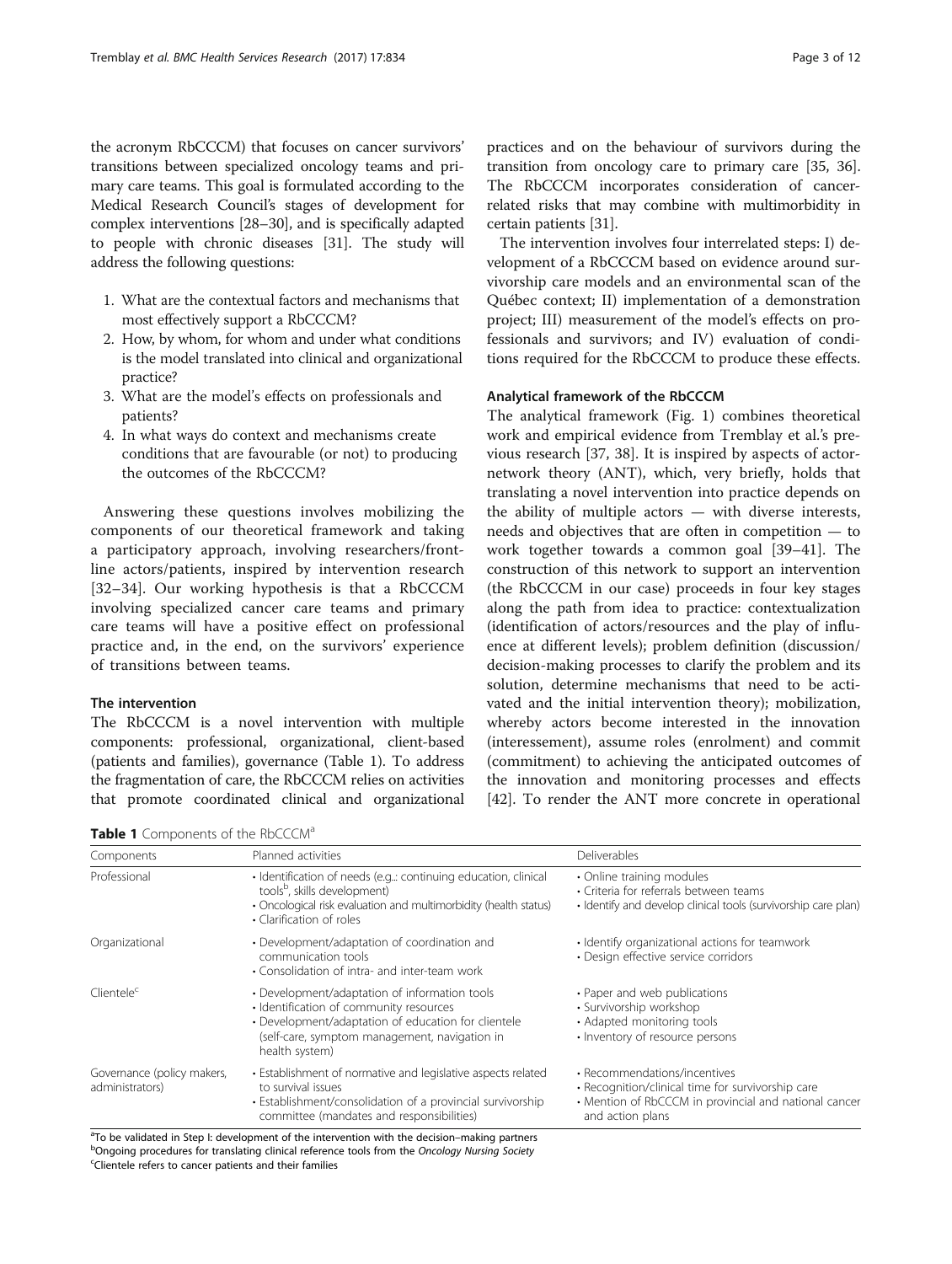<span id="page-3-0"></span>

terms, the framework includes principles of realist evaluation [\[43](#page-10-0)–[46\]](#page-11-0). Realist evaluation is an approach that brings together: 1) the multi-level context and its influence on professional and organizational practice as well as the experience of people living with cancer (contextualization  $(C)$ ) [[47](#page-11-0)]; 2) development of a common definition of the problem and identification of the novel intervention's components, leading to the development of an initial theory of RbCCCM (problem definition); 3) activation of mechanisms (M) in terms of people's interessement, enrolment and commitment to the RbCCCM (mobilisation); and 4) monitoring of anticipated or unanticipated outcomes (O) in professional and organizational practice and the experience of cancer survivors (monitoring). The successful translation of the intervention (RbCCCM) into practice would involve the achievement of positive effects without producing unanticipated negative effects. The arrows in the figure illustrate that the translation process is not necessarily linear. For more details see Additional file [1.](#page-9-0)

## Methods/design

The methodological approach (Fig. [2](#page-4-0)) is adapted to our research questions and to the stages involved in development, implementation, and evaluation of the intervention [[48](#page-11-0)], along with conditions required to produce the outcomes of the RbCCCM. Methods have also been strategically chosen for pragmatic qualities suited to interventional research (Table [2\)](#page-5-0). The design involves a multiple case study based on qualitative data that draws on the principles of realist evaluation and quantitative data in an experimental approach.

## The RbCCCM intervention

## Step I - Development

Development of the RbCCCM begins by gathering evidence [[30,](#page-10-0) [48](#page-11-0)] on integrated survivorship models (components, activities, professionals involved, nature and scale of effects, theoretical bases) [\[49\]](#page-11-0) and the concept of cancer-related risk. This will be followed by an environmental scan of existing local initiatives in Québec to promote coordination between cancer care and primary care. This step will provide answers to Question 1.

A scoping review will be undertaken in six stages [[50, 51\]](#page-11-0): 1) identify the research question; 2) identify relevant studies; 3) select studies according to inclusion and exclusion criteria; 4) classify evidence by theme and challenge area; 5) assemble, summarize and report results; and 6) consult potential users to determine where we are with transitions (contextualisation), where we want to be (problem definition) and what is needed to get there (mobilization) and what outcomes are anticipated (monitoring).

These steps are in line with the analytical framework presented in Fig. 1. We will use the Nose to Tail Tool (NTT) internet platform [[52\]](#page-11-0), which enables deliberative processes (participatory group work) around the development and planning of innovative interventions, the context in which they will be used, and the decision to move ahead with implementation. This will involve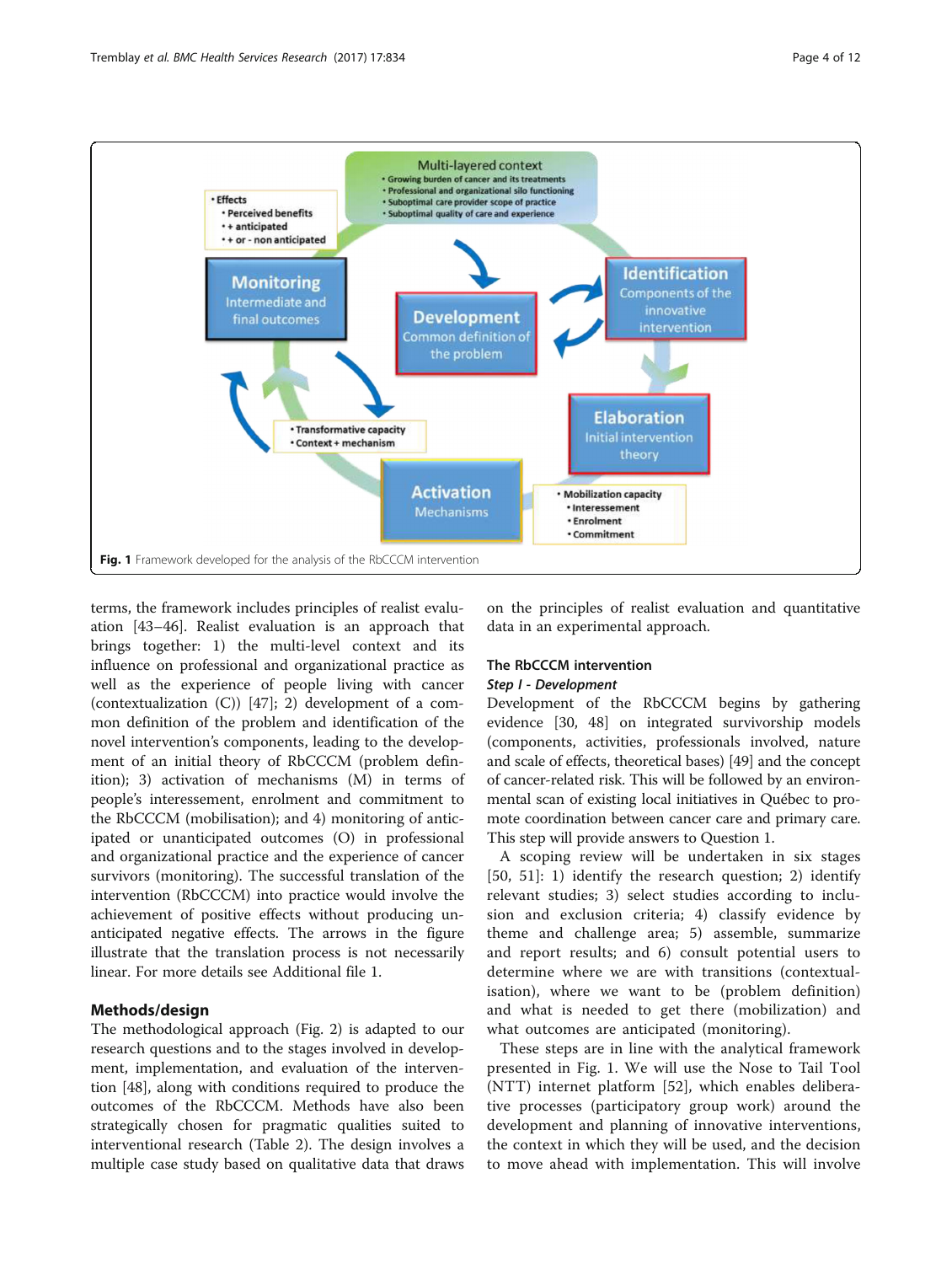<span id="page-4-0"></span>

key informants from the primary care and nursing committee of the Direction générale de cancérologie du Québec, managers and clinicians from cancer care teams, and Family Medicine Groups (FMGs).

The deliverable is the concerted production of the RbCCCM logic model [\[53\]](#page-11-0) that will specify contextual factors and challenges, training needs of professionals, and resources available (or possible to recruit) to implement the RbCCCM. Finally, depending on results, accredited online training modules (cancer and treatments, interdisciplinary care, survivorship, assessment of cancer-related risk,

multimorbidity, health promotion, professional and patient resources) will be developed or adapted. An expert recognized for clinical leadership will be recruited to adapt or develop training to support clinical judgement in survivorship interventions and provide coaching. The training will be offered in collaboration with the leader of the nursing committee at the Direction générale de cancérologie.

## Demonstration project

The design for analyzing the implementation (Step II) and evaluation of outcomes (Step III) is a multiple case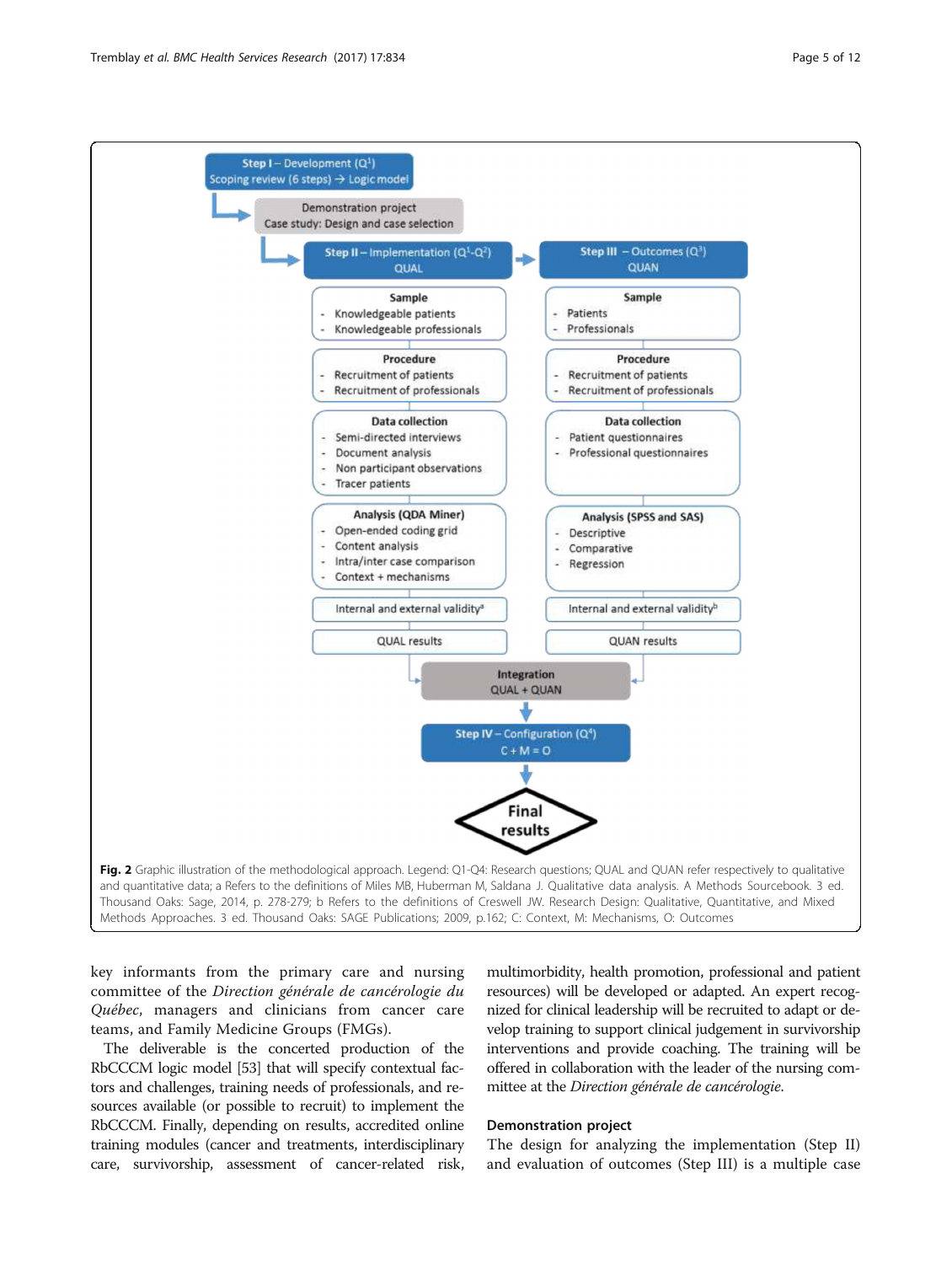#### <span id="page-5-0"></span>Table 2 Elements involved in steps I to IV and data collection

|                                                                                                | Professionals                    |              |             |                    |            |  |
|------------------------------------------------------------------------------------------------|----------------------------------|--------------|-------------|--------------------|------------|--|
| Elements                                                                                       | Policy makers,<br>administrators | PCP          | Onco.       | Patients, families | Documents  |  |
| Step I - Development                                                                           |                                  |              |             |                    |            |  |
| · Scientific evidence: scoping study                                                           | <b>PWG</b>                       | <b>PWG</b>   | <b>PWG</b>  | <b>PWG</b>         | <b>SDB</b> |  |
| · Environmental scan: identification of actors, issues, needs                                  | <b>PWG</b>                       | <b>PWG</b>   | <b>PWG</b>  | <b>PWG</b>         |            |  |
| • Development of the initial theory of the intervention                                        | <b>PWG</b>                       | <b>PWG</b>   | <b>PWG</b>  | <b>PWG</b>         |            |  |
| • Production of the logic model of the intervention                                            | <b>PWG</b>                       | <b>PWG</b>   | <b>PWG</b>  | <b>PWG</b>         |            |  |
| Step II - Implementation                                                                       |                                  |              |             |                    |            |  |
| • Adoption/adaptation into practice                                                            | $\mathsf{II}$                    | II, O        | II, O       | <b>TC</b>          | IR         |  |
| • Description of ongoing incentives, mobilization, commitment                                  | $\mathsf{II}$                    | $\mathbf{H}$ | $\parallel$ | TC                 | <b>LR</b>  |  |
| • Identification/description of mechanisms for translation into practice                       | Ш                                | II, O        | II, O       | TC                 | <b>LR</b>  |  |
| · Identification/description of facilitating and constraining<br>factors/reduction of barriers | Ш                                | II, O        | II, O       | <b>TC</b>          | <b>LR</b>  |  |
| Step III - Outcomes                                                                            |                                  |              |             |                    |            |  |
| For professionals                                                                              |                                  |              |             |                    |            |  |
| · Scope of practice; teamwork; work environment                                                |                                  | S            | S           |                    |            |  |
| · Shared leadership; density/centrality of the cancer network                                  |                                  | S            | S           |                    |            |  |
| · Socio-demographic characteristics                                                            |                                  | S            | S           |                    |            |  |
| For patients                                                                                   |                                  |              |             |                    |            |  |
| · Responsiveness; self-care capacity; quality of life; out-of-pocket costs                     |                                  |              |             | S, PD              |            |  |
| · Socio-demographic and clinical characteristics                                               |                                  |              |             | S                  |            |  |
| Step IV- Configuration                                                                         |                                  |              |             |                    |            |  |
| Global evaluation                                                                              |                                  |              |             |                    |            |  |
| • Context-Mechanisms-Outcomes $(C + M = O)$                                                    | IVI                              | IVI          | IVI         | IVI                |            |  |

Legend: LR Literature review, Il Individual interview, IVI Individual validation interview, PWG Participative working group, O Non-participant observation, S Survey, TC Tracer cases, SDB Scientific data bank, PD Patient diary

study [\[54](#page-11-0)] based on qualitative and quantitative data [[55\]](#page-11-0). The design is appropriate to understanding a contemporary phenomenon (the RbCCCM) as it manifests in the real world where it may be influenced by multiple changing and interdependent factors and contextual challenges. A case is defined as the cancer care trajectory in order to understand how the RbCCCM mobilizes members of specialized cancer care teams and primary care teams during transitions.

The selection of cases is based on theory [\[54](#page-11-0)] to represent real-world differences [\[56\]](#page-11-0) in terms of geographic location (the territorial expanse served; rural/semiurban/urban areas), mission (academic or not), the size and diversity of care teams and their interest in being involved in the RbCCCM demonstration project. Units of analysis are the hospital-based cancer care teams and the FMGs of two Integrated Health and Social Service Centres (3/11 FMGs + one hospital in Saguenay-Lac-Saint-Jean (Case 1); 3/31 FMGs + one hospital in the Montérégie (Case 2). The selection of cases is also influenced by feasibility and our knowledge of these establishments gained through their participation in prior

research we conducted on cancer care [[8, 37, 38,](#page-10-0) [57](#page-11-0)–[63](#page-11-0)], on primary care [[64](#page-11-0), [65](#page-11-0)], as well as on organizational factors that influence the care experience of people having received a cancer diagnosis [[38](#page-10-0)].

Case 1 is an academic health centre that has deployed, since 2010, an intervention in FMGs aimed at improving care coordination for people with chronic diseases (other than cancer) through nurse case managers and group sessions to support self-management [\[64, 65\]](#page-11-0). In this case, the RbCCCM might be integrated into these existing practices, with cancer treated as a chronic disease [[13\]](#page-10-0). Case 2 has, since 2001, deployed efforts in specialized cancer care (nurse navigators, implementation of a cancer care network, development of an integrated centre, introduction of the clinician advisor role) [\[37, 38](#page-10-0), [60, 63, 66](#page-11-0), [67\]](#page-11-0). The two cases offer possibilities for analyzing the RbCCCM and better understanding variations in implementation and outcomes. The realist approach is employed for its pragmatic and participatory principles that help to discover what works (and what doesn't), how it works, for whom, and under what conditions. This approach is suited to analysis of complex interventions [[48](#page-11-0)].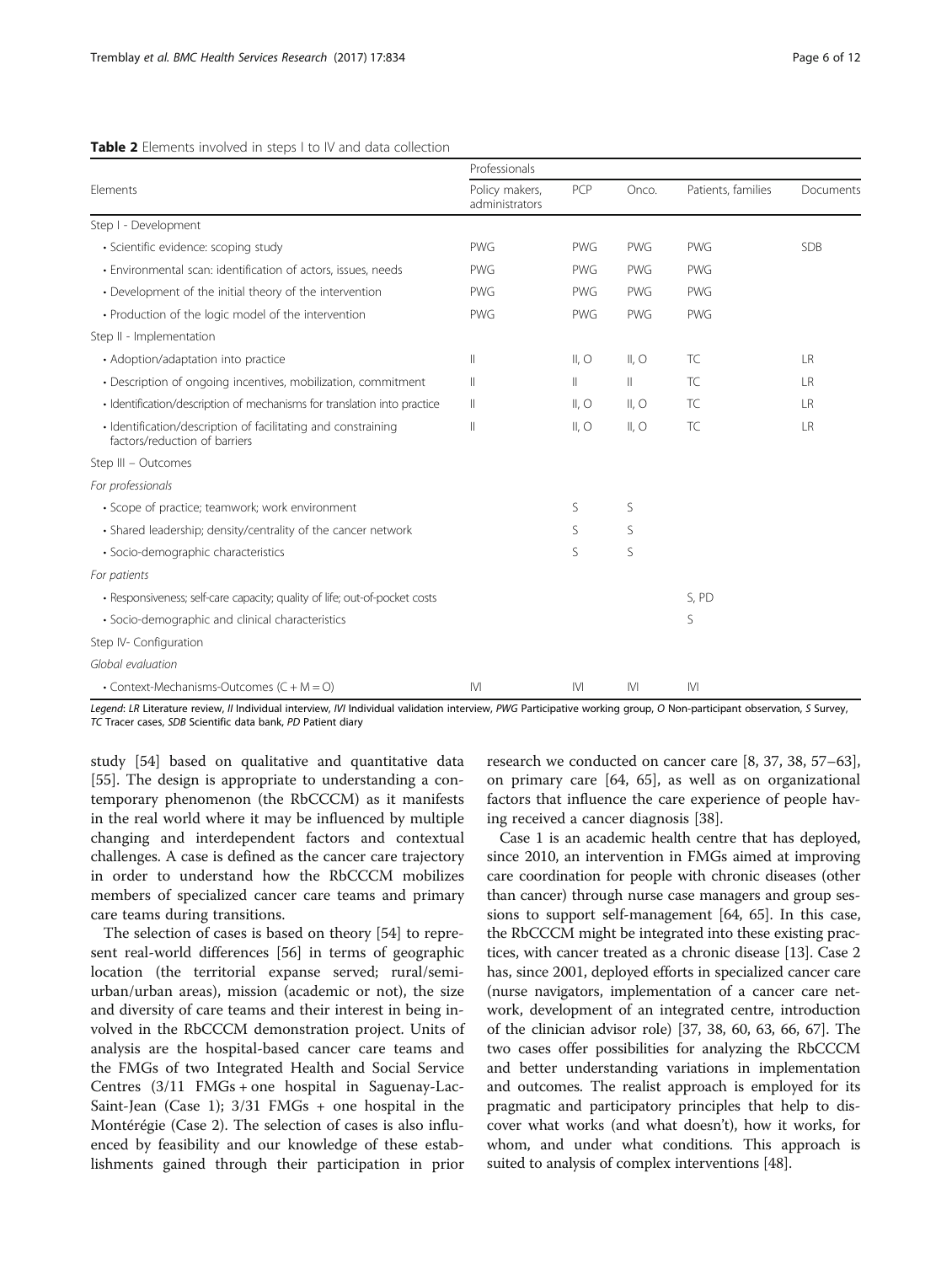#### Step II – Implementation (pilot test)

Analysis of the implementation of the RbCCCM [[30](#page-10-0)] will enable us to explain how and why the program is translated into clinical and organizational practices, with whom, for whom, and under what conditions. It will focus on the four moments of translation of the ANT to see how actors relate to the RbCCCM. In concrete terms, the analysis will reveal the "pros" and "cons" with regard to the RbCCCM and how these controversies are resolved to recognize the RbCCCM as a necessary bridge towards coordinating survivorship care during transitions. This step will explain how cooperative mechanisms are activated by the development of mutual trust and sharing of expertise, leadership, and the use of coordination and communication tools (e.g. professional time, referral criteria, clinical practice guidelines, problem detection tools) in a given context. This step will complete the response to Question 1 and will answer Question 2.

## Sampling (step II)

Participants are people living with cancer, and members of the cancer care teams and FMGs involved in treating these patients.

The patient sample will be made up by survivors who have been diagnosed with cancer and have completed active treatment. Inclusion criteria are: to have been diagnosed with cancer (breast, colorectal, prostate), to have completed active treatment, to have received over the past 12 months or currently be receiving care other than palliative care in one of the outpatient cancer clinics involved in the study (Montérégie or Saguenay-Lac-Saint-Jean), to have a family physician belonging to one of the participating FMGs, and to be able to read and speak French. The types of cancer have been selected based on age-related incidence and 5-year survival rates (88% for breast, 64% for colorectal, and 96% for prostate) [[1\]](#page-10-0).

The professional sample will be made up by members of cancer care and FMG teams (family physicians, specialist physicians, nurses, other professionals and managers). Inclusion criteria are: to be a family physician working in a FMG where the client base includes people living with cancer, a specialist physician affiliated with the oncology department of a participating site, a nurse (nurse navigator, clinical nurse specialist or nurse practitioner in a FMG) or another professional working with people living with cancer.

## Procedure (step II)

Project collaborators and partners are committed to facilitating the recruitment of professionals and patients. For patients, a locally-designated person will identify potential participants and provide them information about

the study. Interested patients will be invited to sign an "Authorization to be contacted" and a member of the research team will provide them the information required for informed consent. For professionals, an email message inviting them to participate will be sent out via internal email lists, and will include a link to a brief video (3 min) presenting the study (objectives, duration of the interview, type of questions asked). A positive response to the email will be followed by setting an appointment for the interview at the participant's convenience. Compensation to a maximum of \$100 is anticipated for the time involved in the interview (professionals and patients). The amount will be adjusted to the duration of the interview when participants indicate availability of less than one hour.

#### Qualitative data collection (step II)

Qualitative data will be collected from a number of sources: semi-directed interviews with key informants (patients, professionals, managers)  $(n = 12 \text{ per case})$  [[68](#page-11-0)], document analysis (tools used in care coordination and continuity, chart review, meeting minutes) [\[69](#page-11-0)] and observation (follow-up appointments, team meetings). Tracer patients, referring to patients followed throughout the healthcare process [[70](#page-11-0), [71\]](#page-11-0), will enable documentation of transitions in real time (interviews, observation, clinical chart). The selection of tracer patients  $(n = 16)$  will be based on cancer type (breast, colorectal, prostate) and affiliation with a family physician in a FMG involved in one the two cases of the study. Patients over 70 years of age will make up 50% of tracer cases given their increased potential for multimorbidity [\[72\]](#page-11-0), the recognition of unmet needs in this group [\[73\]](#page-11-0) and the challenges of an integrated oncogeriatric approach [[67\]](#page-11-0). Professionals involved in the care of these tracer patients will be interviewed to incorporate views on the context and mechanisms (active ingredients) of real-world care transitions from people directly involved in the RbCCCM.

#### Qualitative data analysis (step II)

Systematic and iterative content analysis will involve listening to the audio of interviews, reading and coding all data [\[54\]](#page-11-0) integrated into a QDA Miner database. A semi-open analytical grid, based on the analytical framework (Fig. [1\)](#page-3-0) will enable an initial coding structure and the addition of new codes during analysis [[74\]](#page-11-0). Each case will be analyzed separately, followed by an inter-case analysis to highlight recurring models, differences and similarities between the cases (semi-regularities) [\[43](#page-10-0)].

## Validity (step II)

Validity is increased through the triangulation of multiple data sources [\[54\]](#page-11-0) and the interactions between researchers and potential knowledge users. Collaborative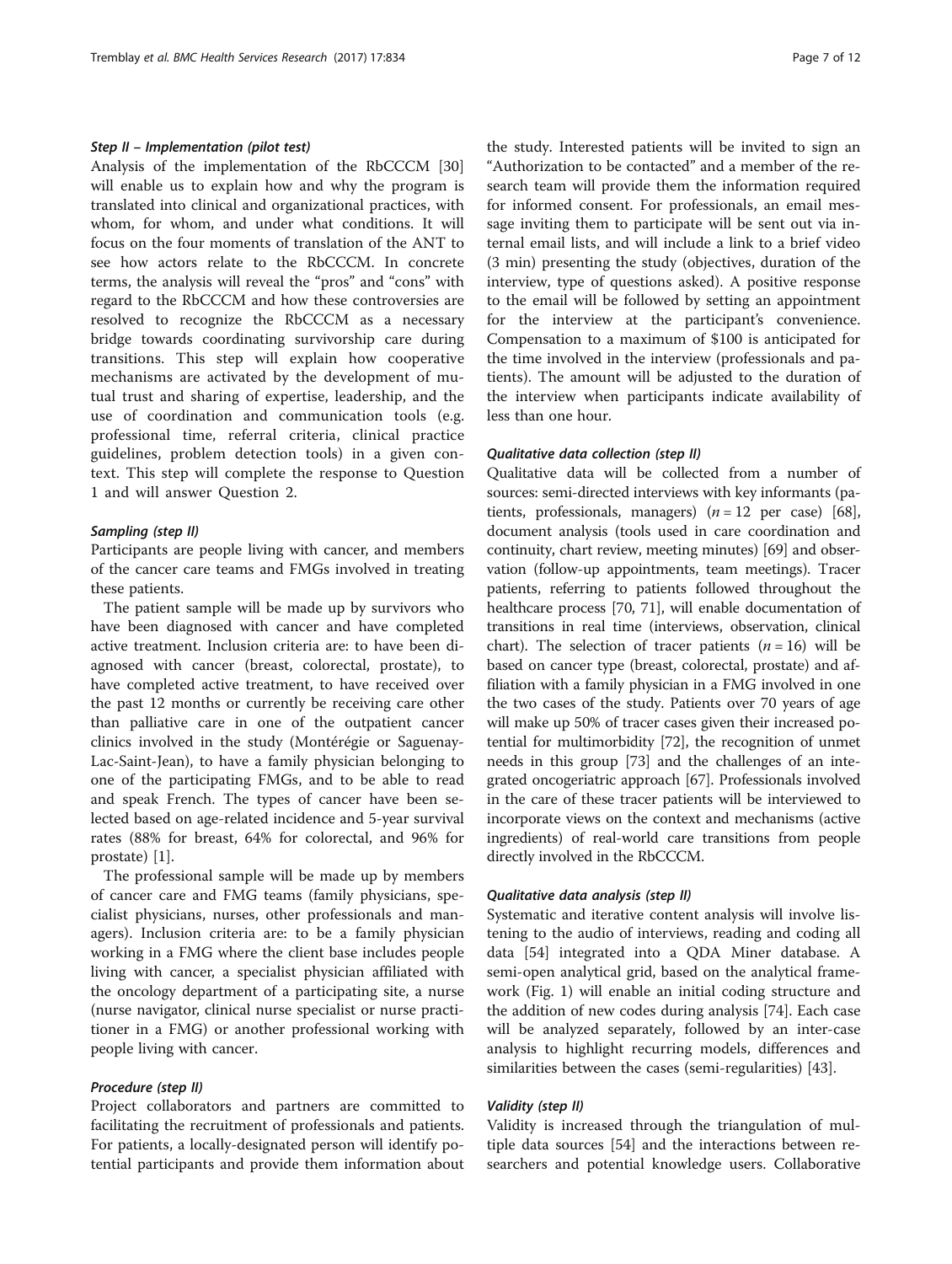coding based on solid theory and concepts, along with validation of findings by users will contribute to internal validity (credibility). The detailed description of the RbCCCM and cases will contribute to external validity (transferability) and the pragmatic aims of the study.

## Step III - Outcomes of the RbCCCM

This stage aims to understand the outcomes of the RbCCCM in patients and professionals in each of our cases. It uses experimental approaches to verify our working hypothesis that the RbCCCM will have a positive impact on professional practice and the care experience of cancer survivors (patient-reported experience). The impossibility, for ethical and professional reasons, of conducting a randomized controlled trial calls for a pragmatic before-and-after design with delayed intervention (6-month follow-up) where teams in one case will provide usual care (control segment) while teams in the other case are implementing the components of the intervention (intervention segment). This step will answer Question 3.

## Sample (step III)

The sample size is calculated according to our previous studies on the responsiveness of cancer care [[75](#page-11-0)] and the Health Education Impact Questionnaire (heiQ) scoring for self-management capacity [\[76](#page-11-0)]. Given that scores on the scales range between 1 and 4, an average score of 2.3 and a difference of 0.3 are reasonable. One hundred patients per case will be recruited, based on anticipated attrition of about 10%. If we consider the heiQ distress score, this sample size would enable us to detect a 0.3 difference between measures at 2 time points in a same group, and between groups, with a standard deviation of 0.71 and confidence interval of 0.80.

The sample size will include about 50 professionals per case (100 total) including personnel in the FMGs and the cancer care teams. The minimum response rate based on our previous studies is anticipated at 40%. Limitations related to the small sample size will, as is common in case studies, be compensated by the qualitative data described in Step II [\[77](#page-11-0)].

#### Procedure (step III)

The patient recruitment process is based on our previous studies. It relies on collaboration from care teams to help us identify potential patient participants. Standardised criteria and recruitment procedures will be used and a local professional (the research nurse in our study) will be designated to explain the study and obtain informed consent. If the patient agrees to participate, they will be given a postage-paid envelope, information letter and printed questionnaire. Patients may also choose to complete the questionnaire on line (SurveyMonkey Inc., San Mateo, California, USA). In this case, patient participants will be given an access code. Questionnaires are anonymous and managed to respect confidentiality. Reminders and a compensation of \$25 aim to increase response rates.

All professionals working in specialized cancer care and primary care teams will receive an invitation by email that includes a link to a short video explaining the study objectives and expectations of participants. The questionnaire will be provided in print and on line (SurveyMonkey Inc., San Mateo, California, USA). Three reminders at two-week intervals, along with marketing through communities of practice, scientific networks (e.g. RRISIQ, Réseau 1, CANO) and social media, along with compensation of \$25, aim to increase response rates [[78\]](#page-11-0).

## Quantitative data collection (step III)

Anticipated outcomes in patients will be measured before the intervention (T0) and six months after the start of the RbCCCM (T1). A self-administered questionnaire (30 min) will measure the patient's perception of their experience of care during transitions between teams: responsiveness [[75\]](#page-11-0): timeliness of access (4 items;  $\alpha =$ 0.77), person-centred care (5 items,  $\alpha$  = 0.67), quality of communication (5 items,  $\alpha = 0.85$ ), self-management capacity based on the heiQ validated in oncology [\[76](#page-11-0)], involving: emotional distress (6 items;  $\alpha = 0.77$ ), wayfinding in the health system (5 items,  $\alpha = 0.85$ ), social support and integration (5 items,  $\alpha$  = 0.85), as well as quality of life SF12 (12 items,  $\alpha = 0.83$ ) [\[79\]](#page-11-0). Though the project does not include an economic evaluation, data related to some costs will be collected, notably among men with prostate cancer [[80\]](#page-11-0), using a generic instrument and a diary to report costs of using health care (time, transport costs, non-reimbursed medication costs, lost income). This data will provide the basis for economic analysis in a future study. Sociodemographic and clinical data will be collected: age, gender, comorbidity, cancer type, health status, chronic diseases [\[81](#page-11-0)], survivorship profile [\[82](#page-11-0)].

Anticipated outcomes among professionals will be measures before the intervention (T0) and 6 months after the start of the RbCCCM (T1), an interval based on feasibility in a demonstration project. A self-administered questionnaire (30 min) with validated psychometric properties will be employed: SCOP scope of practice (26 items,  $\alpha = 0.89$ ) [[83](#page-11-0)], teamwork (5 items,  $\alpha = 0.84$  $\alpha = 0.84$ ) [84], team environment (19 items,  $\alpha$  = 0.88–0.93) [\[85](#page-11-0)], shared leadership (13 items,  $\alpha$  = 0.66) [\[86\]](#page-11-0). The density and centrality of intra- and inter-team links will be measures using social network analysis [[87](#page-11-0)]. Data on sociodemographic characteristics will also be collected (age, gender, profession, practice setting, years of experience).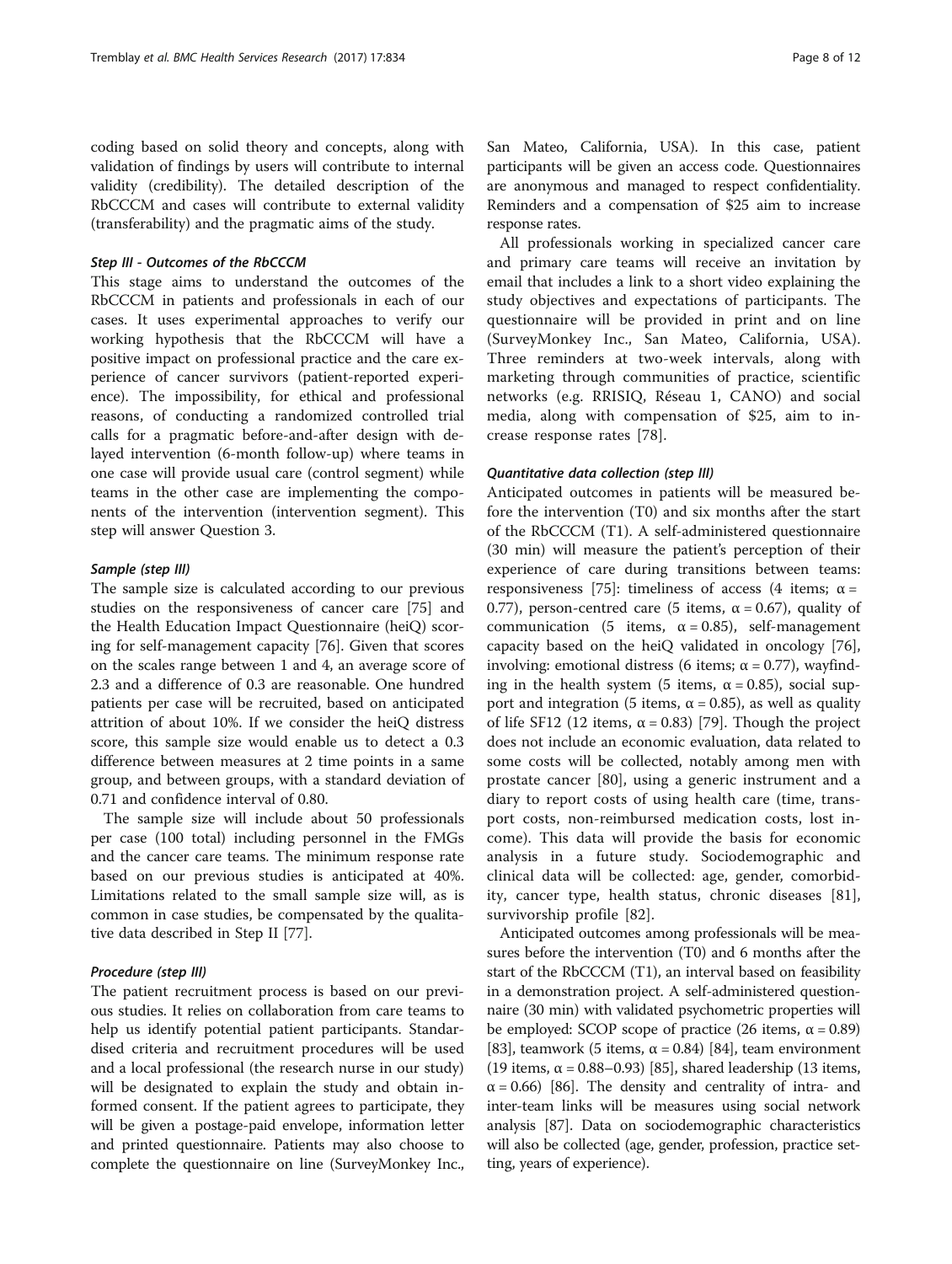## Quantitative data analysis (step III)

Descriptive statistical analyses, comparative analyses based on data type (t-test, Chi2, ANOVA, ANCOVA), and regression analyses (multilevel logistic and linear because of the structure and hierarchy of data) will be conducted. These will enable us to determine the association (positive, negative or neutral) between the RbCCCM, professional practice, and the care experience of cancer survivors during transitions, while controlling for certain potentially confounding individual and organizational variables. The threshold for significance will be 5%.

#### Validity (step III)

Internal validity rests on use of questionnaires with validated psychometric strengths, sample size, and control of confounding variables in the regression models. Results will be generalizable to other settings with characteristics similar to the cases in the study.

## Step IV – Analysis of conditions required for the production of outcomes

The outcomes of the RbCCCM depend on a number of contextual, human and clinical factors that may act synergistically or antagonistically. A configurational approach is suited to the analysis of conditions that underlie production of the outcomes in complex interventions [[88\]](#page-11-0) in order to understand critical factors in the RbCCCM that contribute to developing lasting fluidity in the transitions between care teams. Realist evaluation provides the methodological basis, stipulating that the association between context (C) and mechanisms (M) produces the outcomes of an intervention (O):  $C + M = O$ [[43](#page-10-0)]. These configurations represent semi-regularities: "regularities" because they are recursive models with strong explanatory potential; "semi" because these recursive models are highly dependent on context and can vary. This step will answer Question 4.

Results from qualitative analysis  $(C+M)$  drawn from Steps I and II) and quantitative analysis (outcomes measured in Step III) will be combined [\[89](#page-11-0)] in order to develop the  $C + M = O$  associations of the RbCCCM [[43,](#page-10-0) [88](#page-11-0)]. All data will be integrated into a database in QDA Miner (Provalis Research) to produce configurations that offer a clear, rich and detailed understanding of the RbCCCM as an innovative intervention, providing a refined theory of the intervention. Results will be validated pragmatically among researchers, front-line actors and patient participants. The validity of data integration rests on quality criteria from the Mixed Method Appraisal Tool available on WIKI [\[90](#page-11-0)] and on perceptions of actors in the field.

#### Knowledge transfer plan

In line with the Knowledge to Practice framework [\[91](#page-11-0)], our knowledge exchange strategy considers the particular needs of each knowledge user. The research approach therefore involves key informants and users in the development of the RbCCCM intervention. This strategy enables the targeting of significant evidence to potential users and the adaptation of the intervention to local contexts (clinical tools, referral criteria). As well, the inclusion of knowledge users and partnership with a cancer survivor on the research team enable the identification of facilitators and impediments (e.g. lack of knowledge about survivorship care) to the implementation of the RbCCCM. Effective strategies to overcome these obstacles may then be used as educational interventions (accredited continuing medical education) or as interventions led by patients (e.g. patient awareness of the RbCCCM leads them to request a survivorship plan from their specialist). To promote and deepen exchanges, knowledge users will be informed on a regular basis about progress on the project (e.g. newsletter, agenda item on monthly clinical meetings). As well, the research team will organise (1×/year) a half-day knowledge exchange symposium on themes related to the RbCCCM (presentation of scoping review, preliminary results).

Components of the Knowledge to Practice framework are the cornerstone of our integrated knowledge transfer (IKT) plan [[91\]](#page-11-0) and are suitable for the study of innovative interventions. This framework defines knowledge uptake as a dynamic and recursive process that involves the synthesis, dissemination, exchange and uptake of knowledge with a view to improving care and strengthening the health system. This process takes place within a network of complex interactions between researchers and knowledge users that vary in intensity, complexity and commitment depending on the nature of the research and its results, as well as the particular needs of each knowledge user. It is therefore consistent with interventional research. The framework has two central components. The first draws on the notion of the funnel, where the creation of knowledge involves its progressive refinement to facilitate adoption by actors in the field. The second represents the active part of the process as a cycle leading to the implementation or application of research findings. This second component involves seven stages that may be sequential or occur in feedback loops: 1) problem identification, 2) adaptation of knowledge to local context, 3) assessment of barriers to knowledge use in that context, 4) selection, adaptation and implementation of interventions, 5) monitoring of knowledge use, 6) evaluation of results, and 7) maintenance of knowledge use. The framework is perfectly aligned with the analytical framework developed in this project (Fig. [1\)](#page-3-0) and will guide us towards the interventional research goals.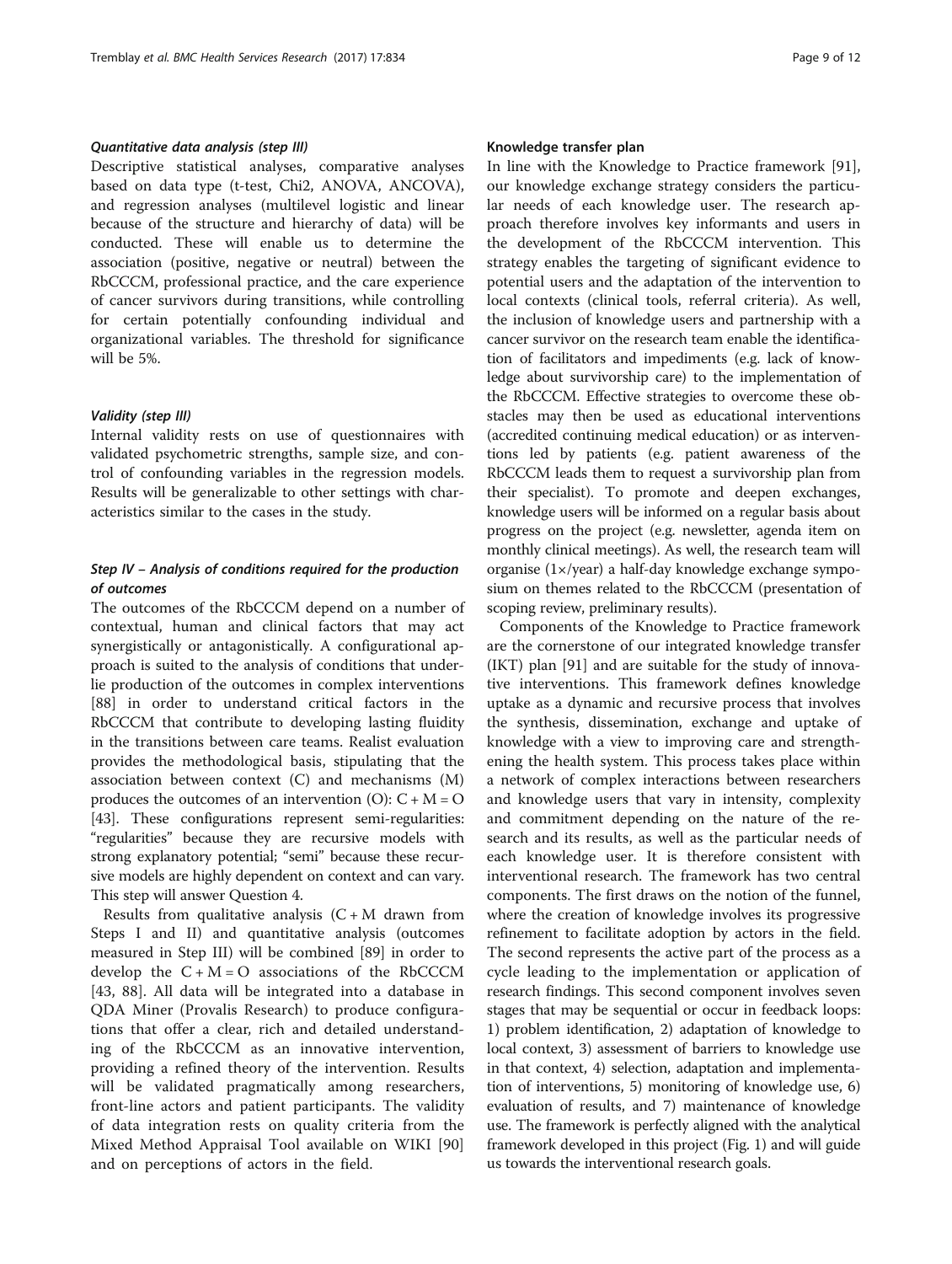## <span id="page-9-0"></span>**Discussion**

#### Challenges and mitigation strategies

Potential difficulties in this project are: 1) the engagement of professionals and their willingness to collaborate; 2) recruitment of patients; 3) the distance separating the two cases; 4) the large scope of the project. The following strategies will be adopted to reduce attendant risks: first, we have secured the participation of research nurses, remunerated by the project and recognized in each of the case settings for their clinical leadership and coaching abilities [[92](#page-11-0)]. They will be able to quickly identify problems that arise with the implementation of the RbCCCM, work with the research team to find solutions suitable to the local context, and counsel team members on complex cases. Second, institutional leadership support for the project creates winning conditions. Québec institutions must periodically design and evaluate their cancer action plans, and care and service continuity is a priority in these plans. Finally, the presence of the RbCCCM will be seen by teams as a useful and supportive project.

The study will enable us to develop a Risk-based coordinated cancer care model (RbCCCM), to analyze the implementation of a demonstration project, and to evaluate the outcomes of the RbCCCM. It will allow us to test the RbCCCM in various practice communities across the health system. Anticipated results will: 1) identify factors that facilitate or impede a RbCCCM, 2) evaluate how the model is translated into clinical and organizational practice, 3) evaluate outcomes in professionals and patients, and 4) identify contexts and mechanisms that create favourable and unfavourable conditions for the production of RbCCCM outcomes. This will provide essential information for decision-makers and managers about the roles and responsibilities assumed by cancer and primary care teams in the provision of care and at transition points along the cancer care continuum. In addition, the project will increase awareness among a broad range of stakeholders (policy-makers, managers, professionals, services users) of factors that help to activate promising mechanisms involved in a coordinated model of cancer care.

## Additional file

[Additional file 1:](dx.doi.org/10.1186/s12913-017-2785-z) Framework developed for the analysis of the RbCCCM intervention and definitions. (DOCX 280 kb)

#### Abbreviations

ANT: Actor-network theory; ASCO: American Society of Clinical Oncology; CANO: Canadian Association of Nurses in Oncology; CCRA: Canadian Cancer Research Alliance; CPAC: Canadian Partnership Against Cancer; FMG: Family Medicine Group; IKT: Integrated knowledge transfer; NTT: Nose to Tail Tool; PCP: Primary care providers; RbCCCM: Risk-based Coordinated Cancer Care Model; RRISIQ: Réseau de recherche en interventions en sciences infirmières du Québec/Quebec Network on Nursing Intervention Research

#### Acknowledgements

This study is made possible by financial support from the Canadian Institutes of Health Research (CIHR) and participating sites. We would like to acknowledge clinical team members and decision-makers from the oncology sites and FMGs for their help and advice with this research project. We would like to thank Lise Lévesque, Marie-Anik Robitaille and Marie-Claude Perron for their contribution as research coordinators and their participation in editing the manuscript.

#### Funding

This study is supported by a grant from the Canadian Institutes of Health Research (grant number 377006). This funding agency has not had any role in preparing, reviewing or approving the present manuscript. This study also received financial support from the Centre intégré de santé et de services sociaux de la Montérégie-Centre (CISSS-MC) and in-kind support from the Centre intégré universitaire de santé et de services sociaux du Saguenay-Lac-Saint-Jean (CIUSSS-SL). Considering the IKT approach, clinicians and managers from the cancer and PCP teams were involved in the development of the protocol and will facilitate data collection and participate in the interpretation of the results.

#### Availability of data and materials

The datasets generated and/or analyzed during the current study will be available from the corresponding author on reasonable request. All data generated or analyzed during this study will be included in upcoming published articles.

#### Authors' contributions

DT and CP contributed equally to the study design and wrote the draft manuscript. KB contributed to the description of the professional component of the intervention; M-CC and MF contributed to the description of the organizational and client aspects of the intervention components related to chronic conditions and primary care; IG and NT provided methodological expertise; M-FL shared her experience as a cancer patient to ensure that the intervention corresponded to a patient-centered perspective in the context of cancer services, and JR reviewed drafts of the manuscript to integrate a knowledge user perspective and ensure the feasibility of the intervention components. All authors read and approved the final manuscript.

#### Ethics approval and consent to participate

The approval of the Research Ethics Board of the Research Centre of the Charles-Le Moyne Hospital (HCLM) was obtained for all study procedures in participating local health service centres (file number: CE-HCLM-17-027). Informed consent will be obtained from all participants. Confidentiality will be respected and data security ensured according to the rules governing participating health services centres and to the Research Ethics Board of the Research Centre of the Charles-Le Moyne Hospital (HCLM). All participating sites (cancer centres and family medicine groups (FMGs)) formally involved in the study have agreed on the core components of the intervention and are committed to adapting them to the local context if necessary. Recruitment and data collection for this study began in September 2017 and will continue for the next four years.

#### Consent for publication

Not applicable

#### Competing interests

The authors have no competing interests to declare.

#### Publisher's Note

Springer Nature remains neutral with regard to jurisdictional claims in published maps and institutional affiliations.

#### Author details

<sup>1</sup> Centre de recherche - Hôpital Charles-Le Moyne, Centre intégré de santé et de services sociaux de la Montérégie-Centre, 150 Place Charles-Le Moyne, Longueuil, Québec (J4K 0A8), Canada. <sup>2</sup> Campus de Longueuil - Université de Sherbrooke - Faculté de médecine et des sciences de la santé, 150 Place Charles-Le Moyne, Longueuil, Québec (J4K 0A8), Canada. <sup>3</sup>Centre intégré de santé et de services sociaux de la Montérégie-Centre, 3120 Boulevard Taschereau, Greenfield Park, Québec (J4V 2H1), Canada. <sup>4</sup>Université de Montréal – Faculté des sciences infirmières et Centre d'innovation en formation infirmière, 2375 Chemin Côte-Ste-Catherine, Montréal, Québec (H3T 1A8), Canada. <sup>5</sup>École Nationale d'Administration Publique, 4750 Avenue Henri-Julien, 5è étage, Montréal, Québec (H2T 3E5), Canada. <sup>6</sup>Université du Québec à Chicoutimi – Département des sciences de la santé, 555 Boulevard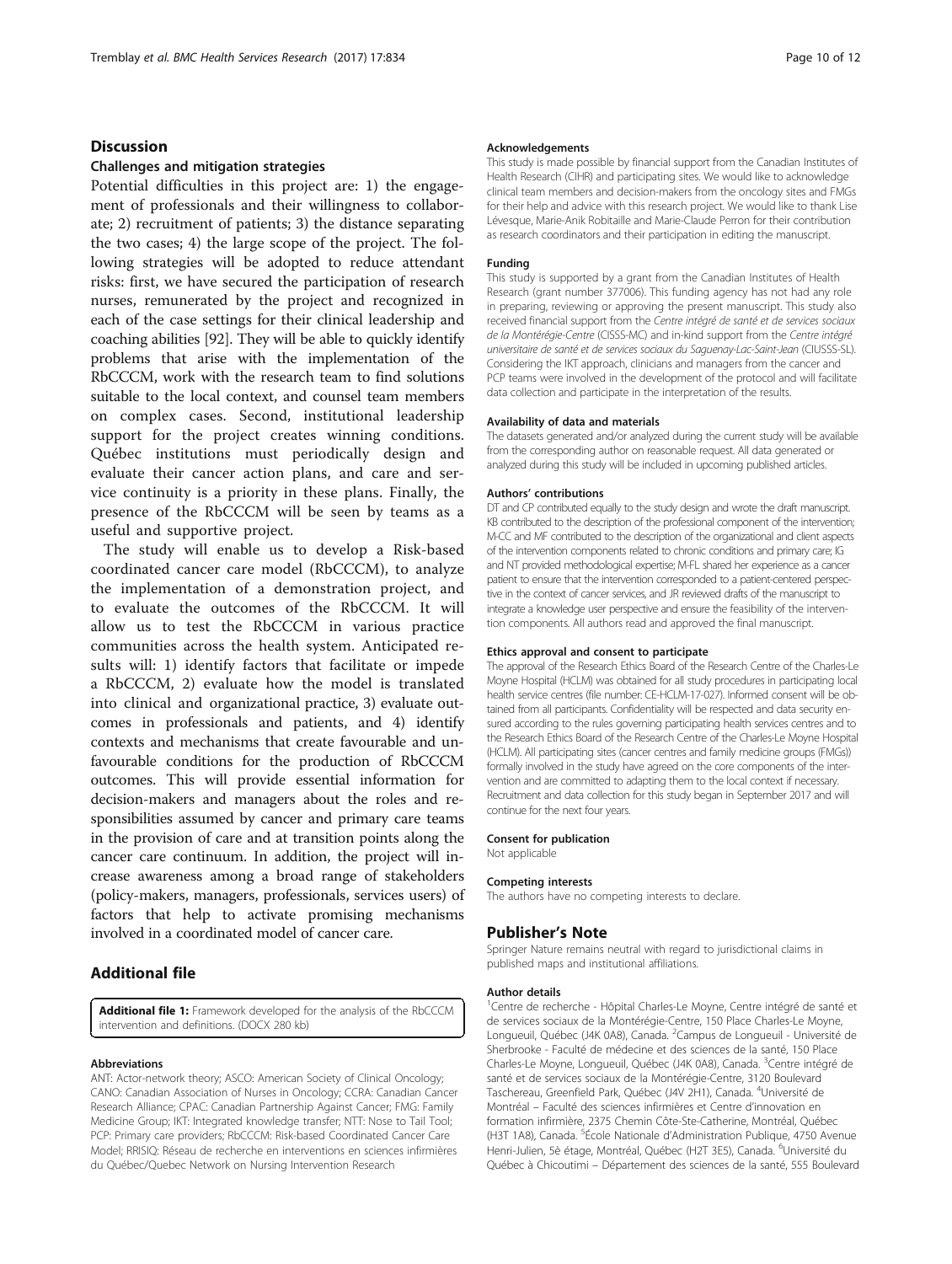<span id="page-10-0"></span>de l'Université, Chicoutimi, Québec (G7H 2B1), Canada. <sup>7</sup>Centre intégré universitaire de santé et de services sociaux du Saguenay-Lac-Saint-Jean, Hôpital de Chicoutimi, 305 St-Vallier, Chicoutimi, Québec (G7H 5H6), Canada. <sup>8</sup>Université de Sherbrooke - Département de médecine de famille et de médecine d'urgence, 3001 12e Avenue Nord, Sherbrooke, Québec (J1H 5N4), Canada.

## Received: 9 November 2017 Accepted: 6 December 2017 Published online: 16 December 2017

#### References

- 1. Comité consultatif de la Société canadienne du cancer. Statistiques canadiennes sur le cancer 2015. Société canadienne du cancer, Toronto, ON. 2015. [http://www.cancer.ca/~/media/cancer.ca/CW/cancer%20](http://www.cancer.ca/~/media/cancer.ca/CW/cancer%20information/cancer%20101/Canadian%20cancer%20statistics/Canadian-Cancer-Statistics-2015-FR.pdf) [information/cancer%20101/Canadian%20cancer%20statistics/Canadian-](http://www.cancer.ca/~/media/cancer.ca/CW/cancer%20information/cancer%20101/Canadian%20cancer%20statistics/Canadian-Cancer-Statistics-2015-FR.pdf)[Cancer-Statistics-2015-FR.pdf.](http://www.cancer.ca/~/media/cancer.ca/CW/cancer%20information/cancer%20101/Canadian%20cancer%20statistics/Canadian-Cancer-Statistics-2015-FR.pdf) Accessed 10 oct 2016.
- 2. Siegel RL, Miller KD, Jemal A. Cancer statistics, 2016. CA Cancer J Clin. 2016; 66(1):7–30.
- 3. Levit L, Balogh E, Nass S, Ganz PA. Delivering high-quality cancer care: charting a new course for a system in crisis. In: Advising the nation - Improving health. Institute of Medicine, Washington, DC. 2013. [https://iom.nationalacademies.](https://iom.nationalacademies.org/~/media/Files/Report%20Files/2013/Quality-Cancer-Care/qualitycancercare_rb.pdf) [org/~/media/Files/Report%20Files/2013/Quality-Cancer-Care/qualitycancercare\\_](https://iom.nationalacademies.org/~/media/Files/Report%20Files/2013/Quality-Cancer-Care/qualitycancercare_rb.pdf) [rb.pdf](https://iom.nationalacademies.org/~/media/Files/Report%20Files/2013/Quality-Cancer-Care/qualitycancercare_rb.pdf). Accessed 10 oct 2016.
- 4. McCabe M, Bhatia S, Oeffinger KC, Reaman GH, Tyne C, Wollins DS, et al. American Society of Clinical Oncology statement: achieving high-quality cancer survivorship care. J Clin Oncol. 2013;31(5):631–40.
- 5. Khatcheressian JL, Hurley P, Bantug E, Esserman LJ, Grunfeld E, Halberg F, et al. Breast cancer follow-up and management after primary treatment: American Society of Clinical Oncology clinical practice guideline update. J Clin Oncol. 2013;31(7):961–5.
- 6. Rubin G, Berendsen A, Crawford SM, Dommett R, Earle C, Emery J, et al. The expanding role of primary care in cancer control. Lancet Oncol. 2015;16(12): 1231–72.
- 7. Liberati EG, Gorli M, Scaratti G. Invisible walls within multidisciplinary teams: disciplinary boundaries and their effects on integrated care. Soc Sci Med. 2016;150:31–9.
- Tremblay D, Latreille J, Bilodeau K, Samson A, Roy L, L'Italien M-F, et al. Improving the transition from oncology to primary care teams: a case for shared leadership. J Oncol Pract. 2016;12(11):1012–9.
- 9. Canadian Partnership Against Cancer. Transition to primary care indicators: literature review. Toronto, ON: Canadian Partnership Against Cancer; 2015.
- 10. Feuerstein M, Ganz PA, editors. Health services for cancer survivors: practice, policy and research. New York, NY: Springer; 2011.
- 11. National Cancer Institute. NCI dictionary of cancer terms: survivor. National Cancer Institute, Bethesda, MD 2016. [https://www.cancer.gov/publications/](https://www.cancer.gov/publications/dictionaries/cancer-terms?cdrid=450125) [dictionaries/cancer-terms?cdrid=450125](https://www.cancer.gov/publications/dictionaries/cancer-terms?cdrid=450125). Accessed 10 oct 2016.
- 12. Rim SH, Guy GP Jr, Yabroff KR, McGraw KA, Ekwueme DU. The impact of chronic conditions on the economic burden of cancer survivorship: a systematic review. Expert Rev Pharmacoecon Outcomes Res. 2016;16(5):579–89.
- 13. Leach CR, Weaver KE, Aziz NM, Alfano CM, Bellizzi KM, Kent EE, et al. The complex health profile of long-term cancer survivors: prevalence and predictors of comorbid conditions. J Cancer Surviv. 2015;9(2):239–51.
- 14. Nicholson K, Terry AL, Fortin M, Williamson T, Thind A. Understanding multimorbidity in primary health care. Can Fam Physician. 2015;61(10):918.
- 15. Hewitt M, Greenfield S, Stovall E. From cancer patient to cancer survivor: lost in transition. Washington, DC: The National Academies Press; 2006.
- 16. Fitch MI, Porter HB, Page BD. Supportive care framework: a foundation for person-centred care. Pappin Communications Ontario: Pembroke, ON; 2008.
- 17. Lee SJC, Clark MA, Cox JV, Needles BM, Seigel C, Balasubramanian BA. Achieving coordinated care for patients with complex cases of cancer: a multiteam system approach. J Oncol Pract. 2016;12(11):1029–38.
- 18. Canadian Cancer Research Alliance. Pan-Canadian framework for cancer survivorship research. Toronto, Ontario, Canada: Canadian Cancer Research Alliance; 2017. [http://www.ccra-acrc.ca/index.php/publications-en/strategy](http://www.ccra-acrc.ca/index.php/publications-en/strategy-related-publications/item/pan-canadian-framework-for-cancer-survivorship-research)[related-publications/item/pan-canadian-framework-for-cancer-survivorship](http://www.ccra-acrc.ca/index.php/publications-en/strategy-related-publications/item/pan-canadian-framework-for-cancer-survivorship-research)[research](http://www.ccra-acrc.ca/index.php/publications-en/strategy-related-publications/item/pan-canadian-framework-for-cancer-survivorship-research). Accessed 28 June 2017
- 19. Howell D, Hack TF, Oliver TK, Chulak T, Mayo S, Aubin M, et al. Models of care for post-treatment follow-up of adult cancer survivors: a systematic review and quality appraisal of the evidence. J Cancer Surviv. 2012; 6(4):359–71.
- 20. McCabe MS, Partridge AH, Grunfeld E, Hudson MM. Risk-based health care, the cancer survivor, the oncologist, and the primary care physician. Semin Oncol. 2013;40(6):804–12.
- 21. Potosky AL, Han PK, Rowland J, Klabunde CN, Smith T, Aziz N, et al. Differences between primary care physicians' and oncologists' knowledge, attitudes and practices regarding the care of cancer survivors. J Gen Intern Med. 2011;26(12): 1403–10.
- 22. Lawrence RA, McLoone JK, Wakefield CE, Cohn RJ. Primary care physicians' perspectives of their role in cancer care: a systematic review. J Gen Intern Med. 2016;31(10):1222–36.
- 23. Grunfeld E, Earle CC. The interface between primary and oncology specialty care: treatment through survivorship. J Natl Canc Inst Monogr. 2010;2010(40):25–30.
- 24. Grunfeld E. Primary care physicians and oncologists are players on the same team. J Clin Oncol. 2008;26(14):2246–7.
- 25. Grunfeld E, Levine MN, Julian JA, Coyle D, Szechtman B, Mirsky D, et al. Randomized trial of long-term follow-up for early-stage breast cancer: a comparison of family physician versus specialist care. J Clin Oncol. 2006;24(6):848–55.
- 26. Grunfeld E. Cancer survivorship: a challenge for primary care physicians. Br J Gen Pract. 2005;55(519):741–2.
- 27. Grunfeld E, Gray A, Mant D, Yudkin P, Adewuyi-Dalton R, Coyle D, et al. Follow-up of breast cancer in primary care vs specialist care: results of an economic evaluation. Brit. J Cancer. 1999;79(7–8):1227–33.
- 28. Campbell M, Fitzpatrick R, Haines A, Kinmonth AL. Framework for design and evaluation of complex interventions to improve health. BMJ. 2000; 321(7262):694.
- 29. Craig P, Dieppe P, Macintyre S, Michie S, Nazareth I, Petticrew M. Developing and evaluating complex interventions: the new Medical Research Council guidance. BMJ. 2008;337(a1655)
- 30. Moore G, Audrey S, Barker M, Bond L, Bonell C, Cooper C, et al. Process evaluation in complex public health intervention studies: the need for guidance. J Epidemiol Commun Health. 2014;68(2):101–2.
- 31. Smith SM, Bayliss EA, Mercer SW, Gunn J, Vestergaard M, Wyke S, et al. How to design and evaluate interventions to improve outcomes for patients with multimorbidity. J Comorb. 2013;3(1):10–7.
- 32. Hawe P, Di Ruggiero E, Cohen E. Frequently asked questions about population health intervention research. Can J Public Health. 2012;103(6):e468–71.
- 33. Hawe P, Potvin L. What is population health intervention research? Can J Public Health. 2009;100(1):I8–14.
- 34. Potvin L, Di Ruggiero E, Shoveller J. Pour une science des solutions: la recherche interventionnelle en santé des populations. La santé en action. 2013;425:13–5.
- 35. Feuerstein M, Ganz PA. Quality health care for cancer survivors. In: Feuerstein M, Ganz AP, editors. Health services for cancer survivors: practice, policy and research. New York, NY: Springer New York; 2011. p. 373–83.
- 36. Oeffinger KC, Nekhlyudov L. Optimizing health: primary care. In: Feuerstein M, Ganz AP, editors. Health services for cancer survivors: practice, policy and research. New York, NY: Springer New York; 2011. p. 189–203.
- 37. Tremblay D, Bilodeau K, Marcotte-LeMaire J, Carle ME. Attemps of interdisciplinary cancer teams to improve patient-reported exeperience: the hidden patient activation mechanisim. Support Care Cancer. 2015;23(Suppl 1):375.
- 38. Tremblay D, Touati N, Roberge D, Breton M, Roch G, Denis JL, et al. Understanding cancer networks better to implement them more effectively: a mixed methods multi-case study. Implement Sci. 2016;11(39)
- 39. Callon M. Techno-economic networks and irreversability. In: Law J, editor. A sociology of monsters: essays on power, technology, and domination. London: Routledge; 1991. p. 132–64.
- 40. Akrich M, Callon M, Latour B. A quoi tient le succès des innovations? Premier épisode: l'art de l'intéressement. Gérer et Comprendre. Ann Min. 1988;11:4–17.
- 41. Amblard H, Bernoux P, Herreros G, Livian Y-F. Les nouvelles approches sociologiques des organisations. 3rd ed. Paris: Éditions du Seuil; 2005.
- 42. Callon M. Some elements in a sociology of translation: domestication of the scallops and firshermen of St Brieuc Bay. In: Law J, editor. Action, belief and power. London: Routledge; 1986. p. 196–233.
- 43. Pawson R, Tilley N. Realist evaluation. Magenta. Text. 2004; [http://www.](http://www.communitymatters.com.au/RE_chapter.pdf) [communitymatters.com.au/RE\\_chapter.pdf](http://www.communitymatters.com.au/RE_chapter.pdf). Accessed 20 sept 2015
- 44. Dalkin SM, Greenhalgh J, Jones D, Cunningham B, Lhussier M. What's in a mechanism? Development of a key concept in realist evaluation. Implement Sci. 2015;10(49)
- 45. Astbury B, Leeuw FL. Unpacking black boxes: mecanisms and theory building in evaluation. Am J Eval. 2010;31(3):363–81.